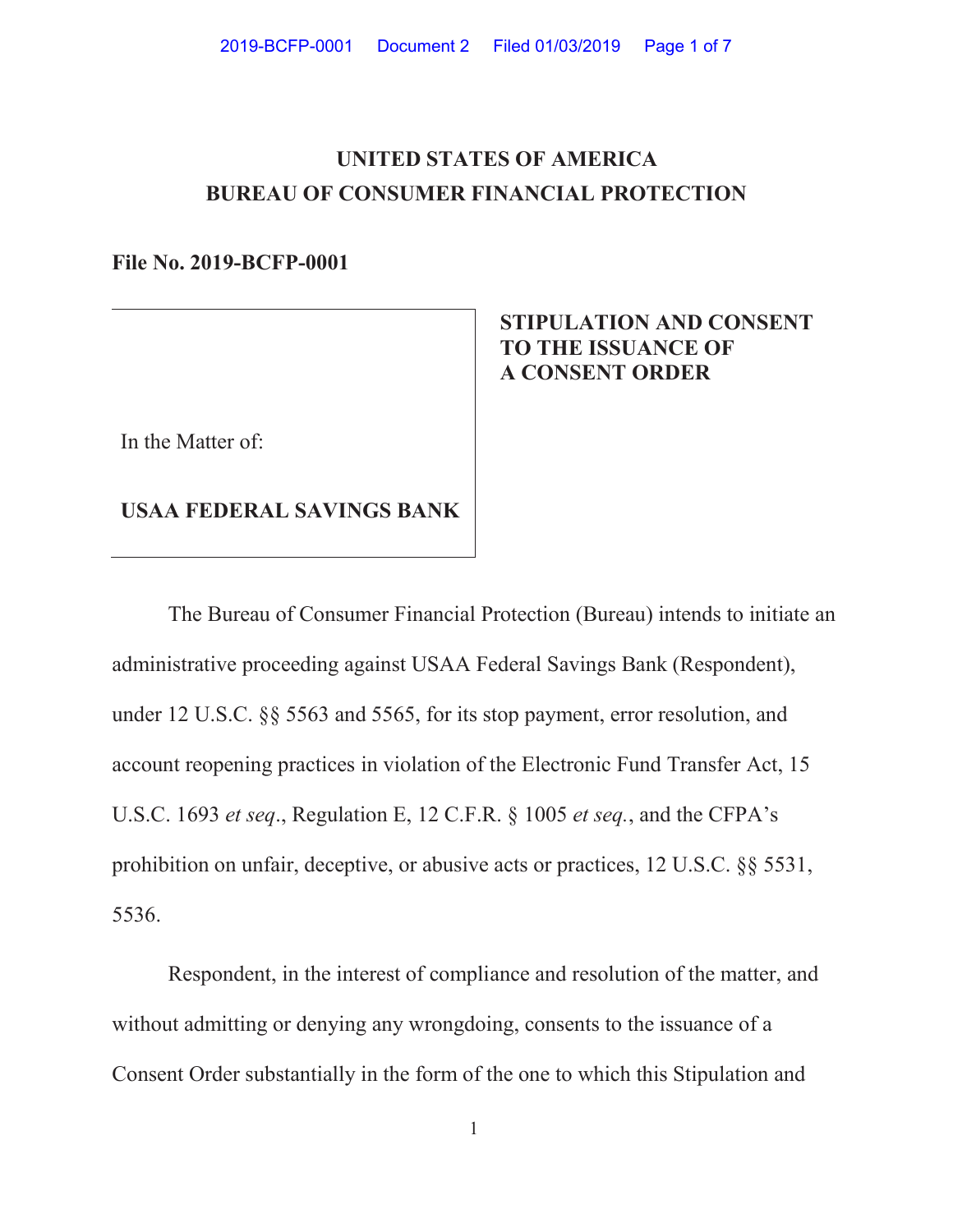Consent to the Issuance of a Consent Order is attached (Consent Order), and which is incorporated by reference.

In consideration of the above premises, Respondent agrees to the following:

# **Jurisdiction**

1. The Bureau has jurisdiction over this matter under sections 1053 and 1055 of the Consumer Financial Protection Act of 2010 (CFPA), 12 U.S.C. §§ 5563, 5565.

## **Consent**

2. Respondent agrees to the issuance of the Consent Order, without admitting or denying any of the findings of fact or conclusions of law, except that Respondent admits the facts necessary to establish the Bureau's jurisdiction over Respondent and the subject matter of this action.

3. Respondent agrees that the Consent Order will be deemed an "order issued with the consent of the person concerned" under 12 U.S.C.  $\S$  5563(b)(4), and agrees that the Consent Order will become a final order, effective upon issuance, and will be fully enforceable by the Bureau under 12 U.S.C. §§ 5563(d)(1) and 5565.

4. Respondent voluntarily enters into this Stipulation and Consent to the Issuance of a Consent Order.

2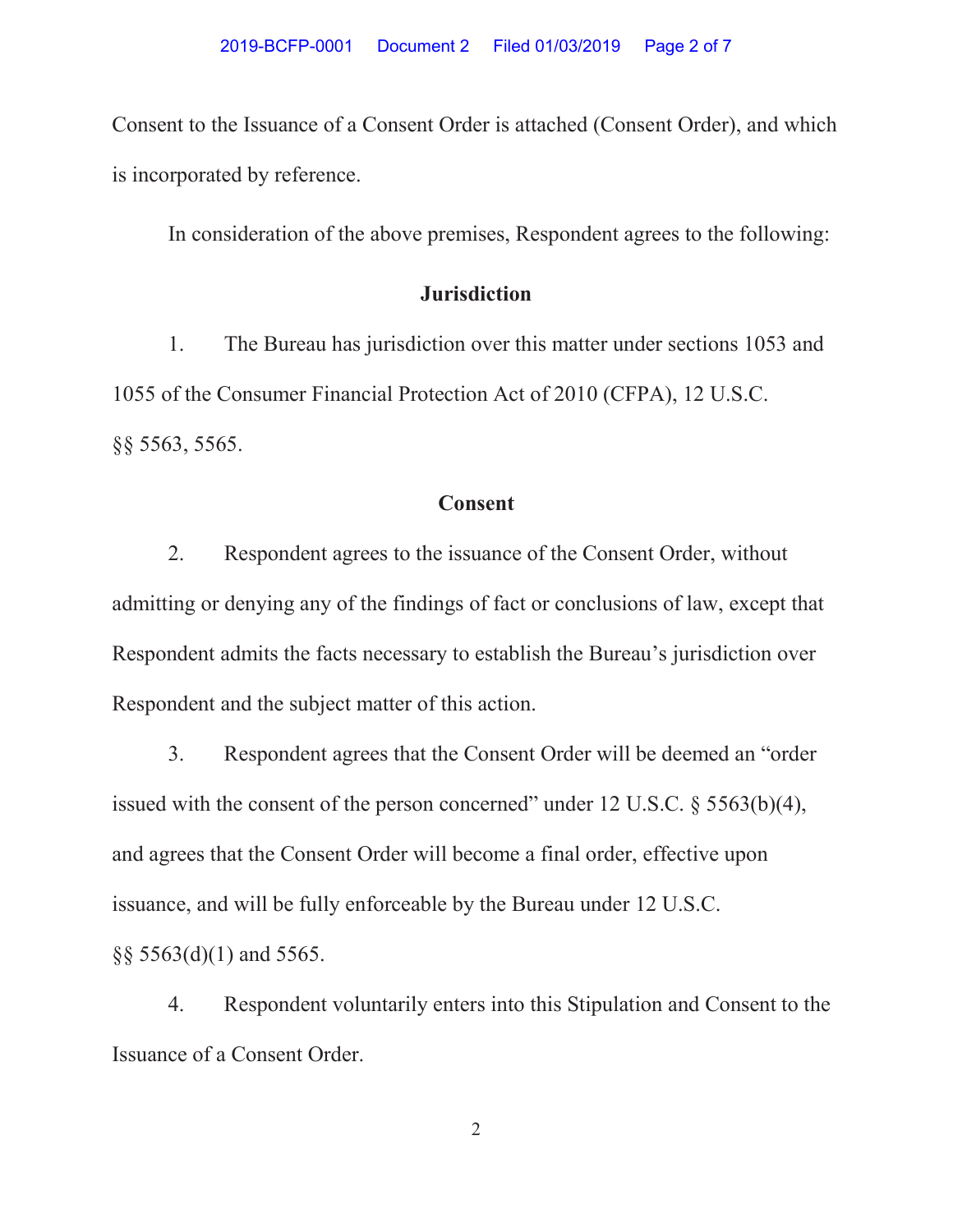#### 2019-BCFP-0001 Document 2 Filed 01/03/2019 Page 3 of 7

5. The Consent Order resolves only Respondent's potential liability for law violations that the Bureau asserted or might have asserted based on the practices described in Section V of the Consent Order, to the extent such practices occurred before the Effective Date and the Bureau knows about them as of the Effective Date. Respondent acknowledges that no promise or representation has been made by the Bureau or any employee, agent, or representative of the Bureau, about any liability outside of this action that may have arisen or may arise from the facts underlying this action or immunity from any such liability.

6. Respondent agrees that the facts described in Section V of the Consent Order will be taken as true and be given collateral estoppel effect, without further proof, in any proceeding before the Bureau to enforce the Consent Order, or in any subsequent civil litigation by the Bureau to enforce the Consent Order or its rights to any payment or monetary judgment under the Consent Order, such as a non-dischargeability complaint in any bankruptcy case.

7. The terms and provisions of this Stipulation and the Consent Order will be binding upon, and inure to the benefit of, the parties hereto and their successors in interest.

8. Respondent agrees that the Bureau may present the Consent Order to the Bureau Director for signature and entry without further notice.

3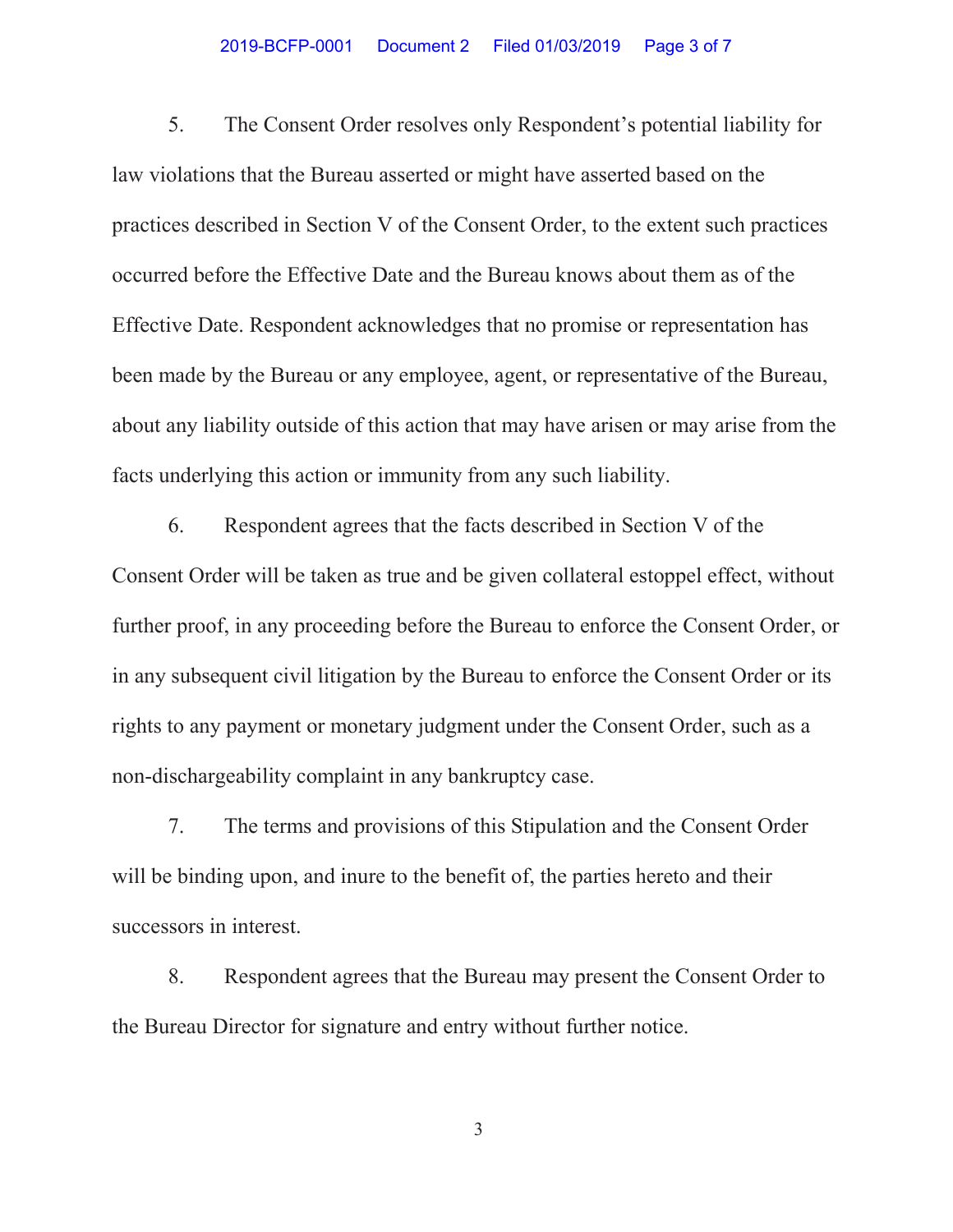### **Waivers**

9. Respondent, by consenting to this Stipulation, waives:

a. Any right to service of the Consent Order, and agrees that issuance of the Consent Order will constitute notice to the Respondent of its terms and conditions;

b. Any objection to the jurisdiction of the Bureau, including, without limitation, under section 1053 of the CFPA, 12 U.S.C. § 5563;

c. The rights to all hearings under the statutory provisions under which the proceeding is to be or has been instituted; the filing of proposed findings of fact and conclusions of law; proceedings before, and a recommended decision by, a hearing officer; all post-hearing procedures; and any other procedural right available under section 1053 of the CFPA, 12 U.S.C. § 5563, or 12 CFR Part 1081;

d. The right to seek any administrative or judicial review of the Consent Order;

e. Any claim for fees, costs or expenses against the Bureau, or any of its agents or employees, and any other governmental entity, related in any way to this enforcement matter or the Consent Order, whether arising under common law or under the terms of any statute, including, but not limited to the Equal Access to Justice Act and the Small Business Regulatory Enforcement Fairness Act of 1996; for these purposes, Respondent agrees that Respondent is not the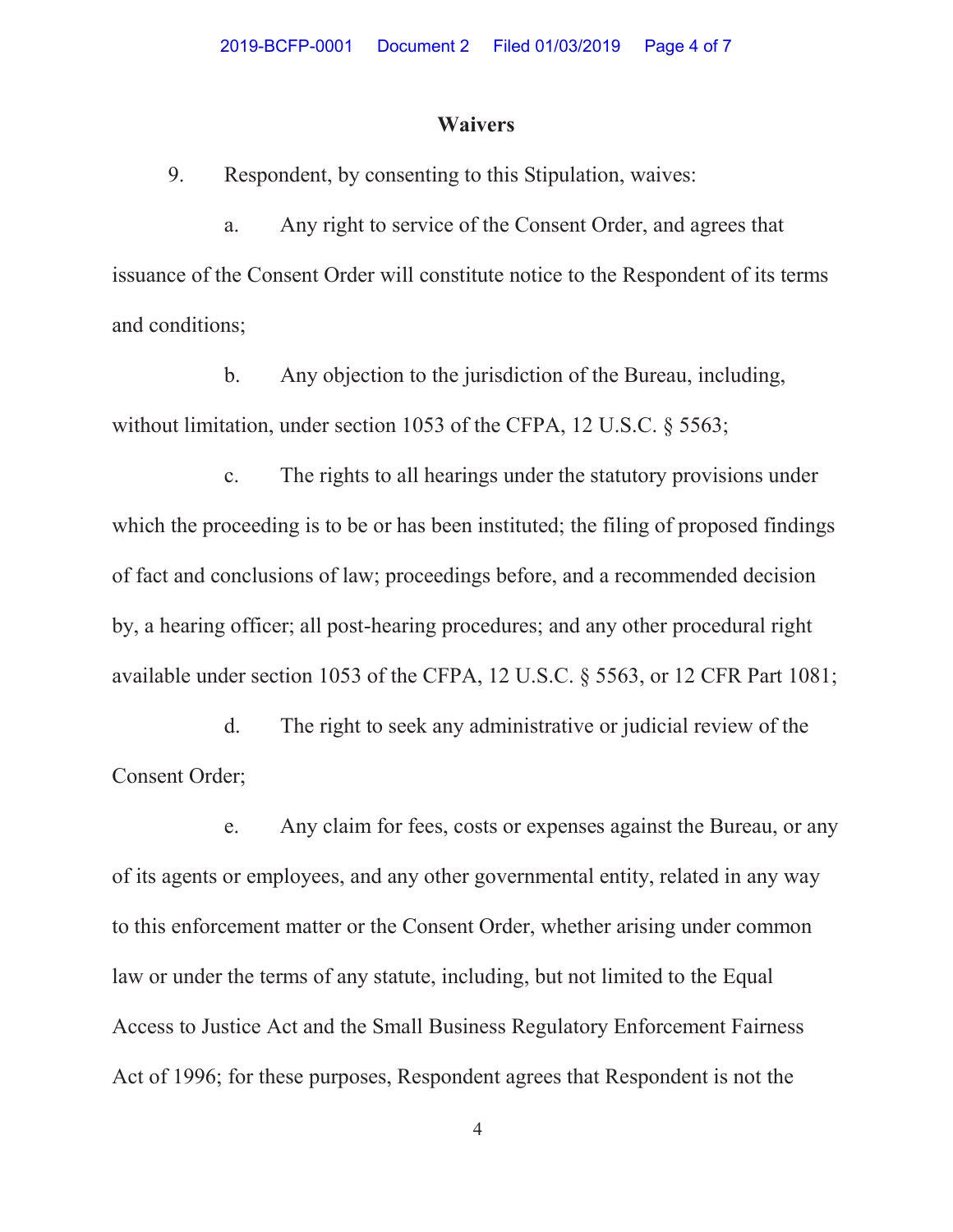prevailing party in this action because the parties have reached a good faith settlement;

f. Any other right to challenge or contest the validity of the Consent Order;

g. Such provisions of the Bureau's rules or other requirements of law as may be construed to prevent any Bureau employee from participating in the preparation of, or advising the Director as to, any order, opinion, finding of fact, or conclusion of law to be entered in connection with this Stipulation or the Consent Order; and

h. Any right to claim bias or prejudgment by the Director based on the consideration of or discussions concerning settlement of all or any part of the proceeding.

USAA Federal Savings Bank BY:

\_\_\_\_\_\_\_\_\_\_\_\_\_\_\_\_\_\_\_\_\_\_\_\_\_\_\_\_\_\_\_\_\_\_\_\_\_\_\_\_\_\_\_\_ \_\_\_\_\_\_\_\_\_\_\_\_\_ Chad Borton Dec 12, 2018

Chad M. Borton Date President, USAA Federal Saving Bank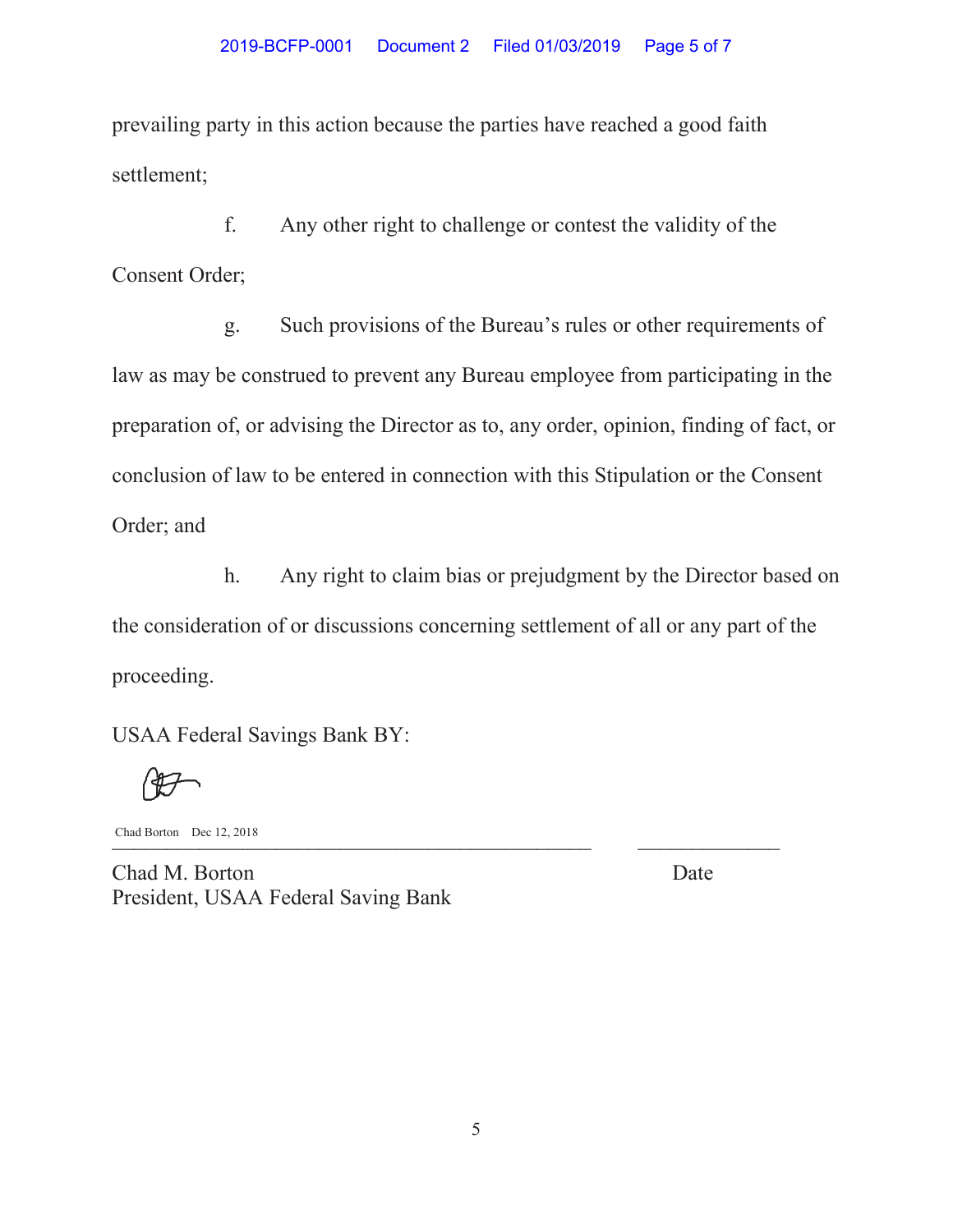The undersigned directors of USAA Federal Savings Bank each acknowledges having read this Stipulation and the Consent Order, and approves of USAA Federal Savings Bank entering into this Stipulation.

| Stuart Parker                                                                               |      |
|---------------------------------------------------------------------------------------------|------|
| Stuart Parker Dec 07, 2018<br><b>Stuart B. Parker</b><br>Chairman, USAA Federal Saving Bank | Date |
| Carl Lieber<br>Carl Liebert Dec 07, 2018                                                    |      |
| Carl C. Liebert III                                                                         | Date |
| Vice Chairman, USAA Federal Saving Bank                                                     |      |
|                                                                                             |      |
| Chad Borton Dec 12, 2018                                                                    |      |
| Chad M. Borton                                                                              | Date |
| Director, USAA Federal Saving Bank                                                          |      |
| Gratul Pleasen                                                                              |      |
| G. Patrick Phillips Dec 11, 2018                                                            |      |
| G. Patrick Phillips                                                                         | Date |
| Lead Director, USAA Federal Saving Bank                                                     |      |
|                                                                                             |      |
| Karin Hirtler-Garvey Dec 07, 2018                                                           |      |
| Karin Hirtler-Garvey                                                                        | Date |
| Director, USAA Federal Saving Bank                                                          |      |
| Wendy Murdock                                                                               |      |
| Wendy Murdock Dec 12, 2018                                                                  |      |
| Wendy J. Murdock                                                                            | Date |
| Director, USAA Federal Saving Bank                                                          |      |
|                                                                                             |      |